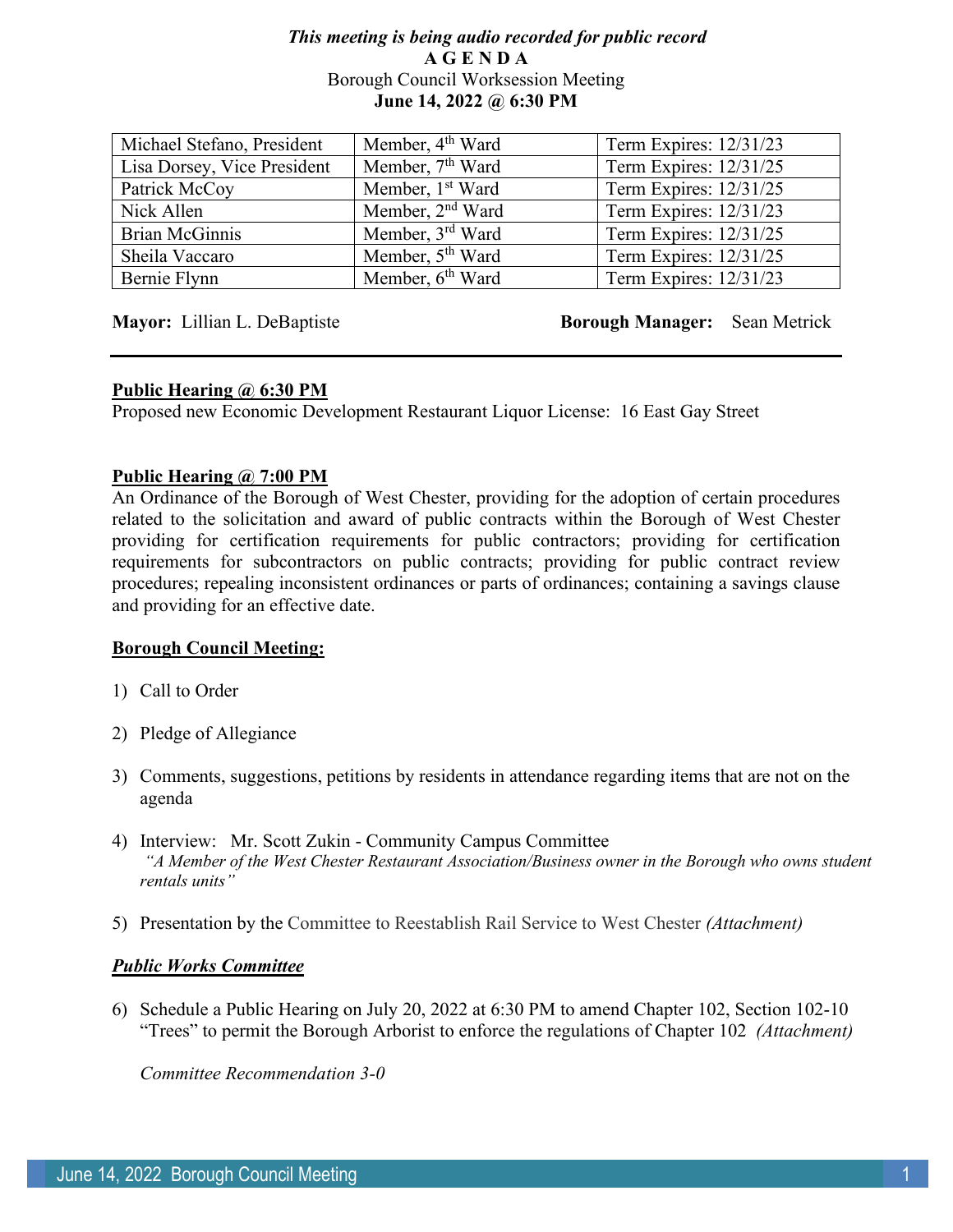7) Approve bid award to DiRocco Brothers for Greenfield Park stormwater improvements, in the amount of \$151,955.00 *(Attachment)*

*Committee Recommendation 3-0*

## *Parking Committee:*

8) Schedule a Public Hearing on July 20, 2022 at 6:30 PM, and authorize the Solicitor to prepare an amendment to remove the handicap parking space at 137 East Miner Street, northside; remove the handicap parking space at 124 East Miner Street, southside; add one handicap space in front of 144 East Miner Street, southside; and, add one handicap space in the 300 Block of Linden Street, southside (Between Sgt Yarnall Alley and South Penn) *(Attachment)*

*Committee Recommendation 3-0*

9) Schedule a Public Hearing on July 20, 2022 at 6:30 PM, and authorize the Solicitor to prepare an amendment to add one handicapped space in front of 132 East Miner Street, southside *(Attachment)*

*Committee Recommendation 3-0*

### *Public Safety, Events & Quality of Life Committee*

10) Motion to request the Civil Service Commission to prepare a list of eligible candidates for promotion to the position of Sergeant, West Chester Borough Police Department

*Committee Recommendation 3-0*

11)Approve the Special Events application for the July 23, 2022 West Chester Children's Business Fair *(Attachment)*

*Committee Recommendation 3-0*

### *Finance & Revenue Committee*

12) Approve the Sewer Tap Fee study prepared by Keystone Alliance and direct the Borough Solicitor to draft an Ordinance to enact a change of sewer tap fees *(Attachment)*

*Committee Recommendation 3-0*

13) Approve the request from the Civil Service Commission for a \$10,000 increase in the legal fees budget *(Attachment)*

*Committee Recommendation 3-0*

14) Approve the proposal from Traffic, Planning & Design, for planning of the long-term closure of Gay Street, in the amount of \$33,700, funded through the American Rescue Plan Act money *(Attachment)*

*Committee Recommendation 3-0*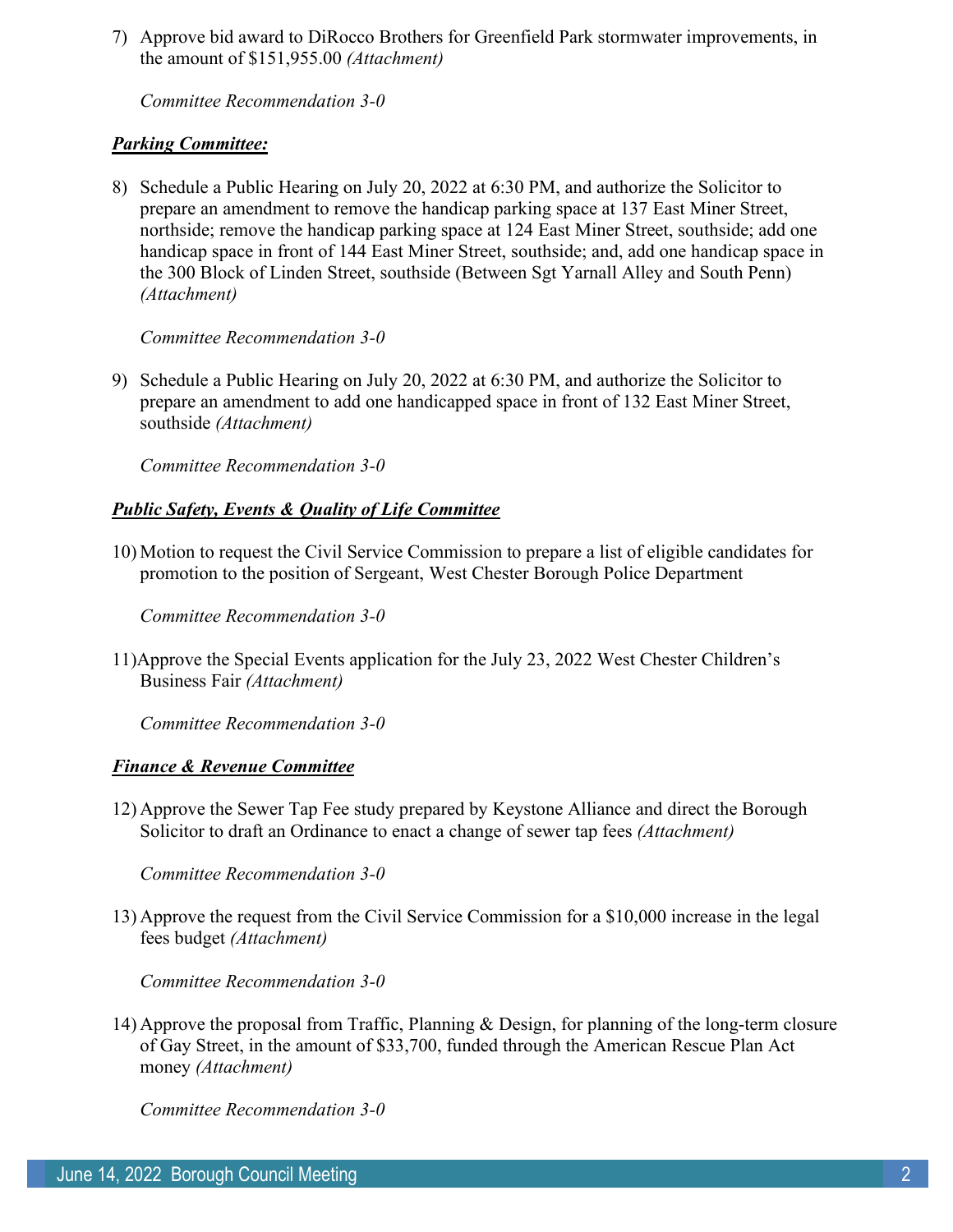### *Smart Growth Committee*

15) Approve 501 Hannum Ave-Preliminary Land Development Plan *(Attachment)*

*Committee Recommendation 3-0* 

16) Provide recommendation for Solicitor attendance at Zoning Hearing Board *(Attachment)*

1. #996-500 W. Gay Street; James and Ashley Trotter-Applicant seeks relief for Section 112-307.b to allow an addition to extend into the required side yard.

Committee recommended 3-0 for no Solicitor attendance at the Zoning Hearing

2. #997- 26 W. Union Street.; Whomestead LLC-Applicant is appealing the determination of the Zoning Officer to allow short-term rental (Air B&B). In the alternative, the Applicant also seeks a variance from Section 112-903 D (1), (9), (11) to allow the short-term rental (Air B&B). Additionally seeks a variance from Section 112-503.8 A to allow for two overnight parking spots

## *Committee recommended 3-0 to send the Solicitor to the Zoning Hearing to represent the Borough of West Chester*

17) Other Business:

- a) Approve the May 16 and May 18, 2022 Borough Council Meeting Minutes
- b) Approve the May, 2022 HARB Certificates of Appropriateness: *(Attachment)*

| $1. \quad 2021 - 11:$ | 2 W. Gay St.              |
|-----------------------|---------------------------|
| Proposed work:        | Sign                      |
| $2.2022 - 14:$        | 27 & 29 S. Darlington St. |
| Proposed work:        | Siding                    |
| $3.2022 - 15$ :       | 39 S. High St.            |
| Proposed work:        | Brick Pointing & Shutters |

c) Approve the land development waiver request to enclose the outside eating area at Sedona Tap House, 44 West Gay Street *(Attachment)*

### *Adjournment*